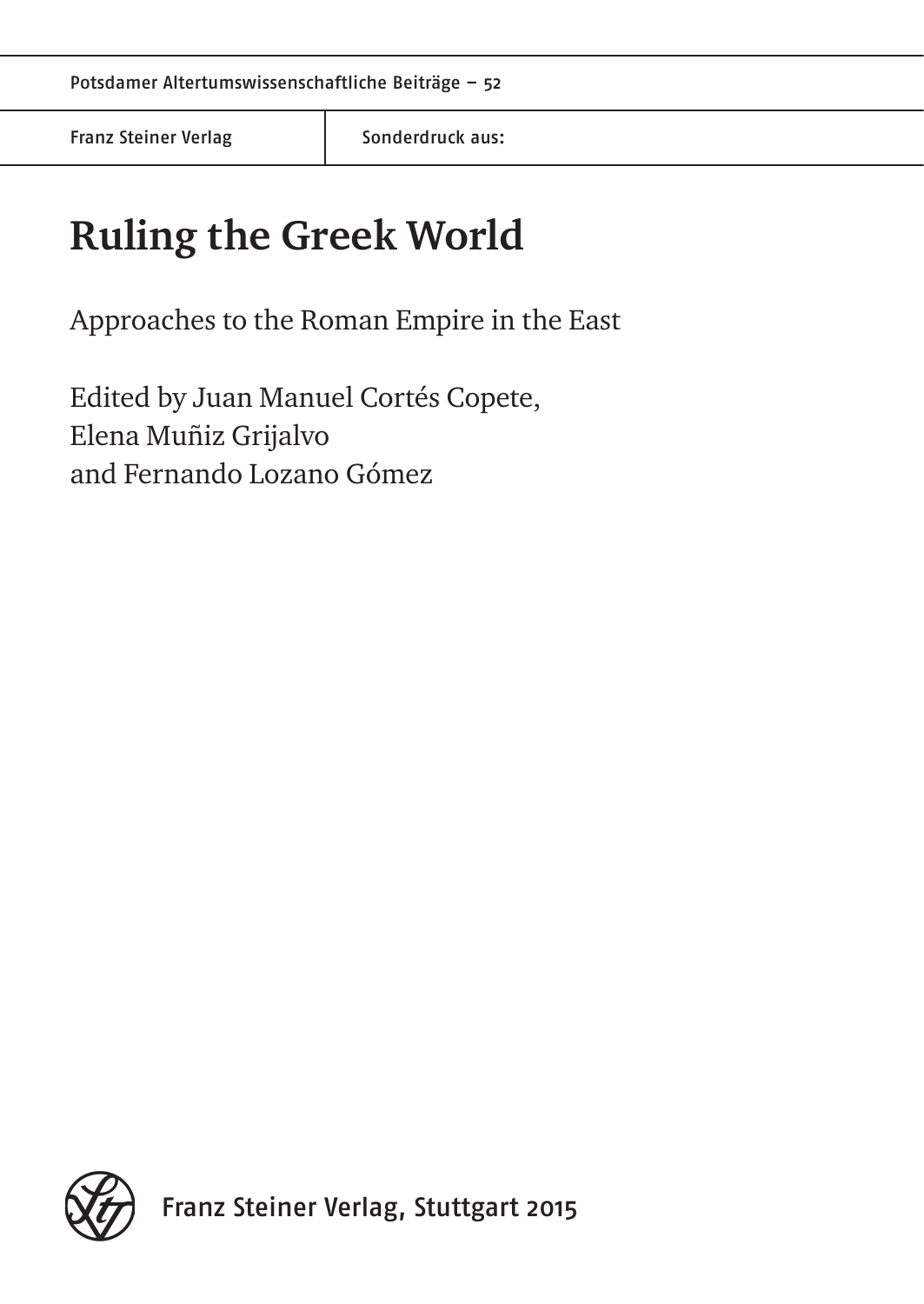# **CONTENTS**

| 1. | Cristina Rosillo-López<br>Greek Self-Presentation to the Roman Republican Power13                                                                        |
|----|----------------------------------------------------------------------------------------------------------------------------------------------------------|
| 2. | Elena Muñiz Grijalvo                                                                                                                                     |
| 3. | Juan Manuel Cortés Copete                                                                                                                                |
| 4. | Arminda Lozano<br>Imperium Romanum and the Religious Centres of Asia Minor. The<br>Intervention of Roman Political Power on the Temples of Asia Minor 67 |
| 5. | Ted Kaizer                                                                                                                                               |
| 6. | Elena Calandra<br>Official Images in Athens in the Middle-Imperial Period103                                                                             |
| 7. | Fernando Lozano, Rocío Gordillo<br>A Dialogue on Power: Emperor Worship in the Delphic Amphictyony 127                                                   |
| 8. | Greg Woolf                                                                                                                                               |
| 9. | Maurice Sartre<br>Strabon et Plutarque: regards croisés sur l'Hégemonia tòn Rhomaiôn161                                                                  |
|    | 10. Francesca Fontanella<br>The Roman Empire in the Works of Aelius Aristides 171                                                                        |
|    |                                                                                                                                                          |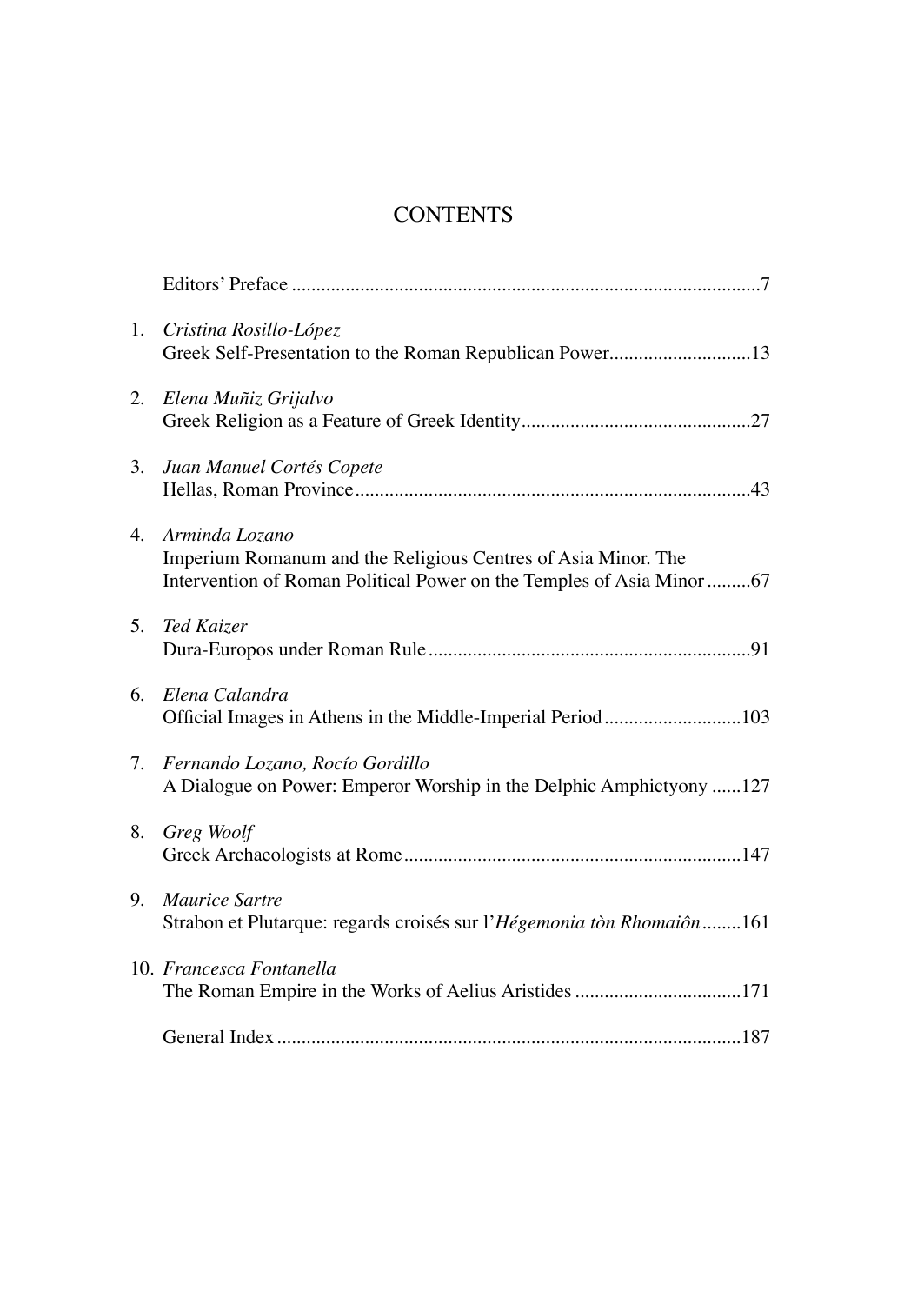# GREEK ARCHAEOLOGISTS AT ROME<sup>1</sup>

#### *Greg Woolf*

## 1. ARCHAEOLOGY COMES TO ROME

This paper concerns a cultural moment, the point at which the City of Rome moved, as it were, from being the subject of ethnographic and antiquarian investigation, to one of the main centres of such research. The movements of scholars to Rome in the last half-century of the Republic is an old story, well told on a number of occasions. But the links between this enterprise and Roman imperialism in the west remain to be explored. What this paper offers are some suggestions about the respective roles of Greek intellectuals, Roman aristocrats and western provincials in this process, and some observations on the context of this activity.

I begin with Diodoros of Sicily, explaining what it was that had brought him to Rome.

After he had decided to write a history of the entire world, from the earliest times to the present day, and had realised what an immense project this would be, he travelled widely in Asia and Europe visiting the locations of key historical events, and spent in total thirty years in research.

As for the resources on which I depended in this labour, they were first of all that enthusiasm which enables anyone to bring to completion a task which seems impossible, and secondly the great supply of materials relevant to this study which is provided by the city of Rome. For the supremacy of this city, a supremacy so powerful that it extends to the bounds of the inhabited world, has provided me in the course of my long residence there with many resources in the most accessible form. For I am a native of the city of Argyrium in Sicily and since through mixing with the Romans in that island, I had acquired a special familiarity with their language, I was able to acquire an accurate knowledge of all the events of the empire from the records (*hypomnemeta*) which have been carefully preserved by them over a long period of time. I have set the start of my history with the myths of Greeks and Barbarians, after examining to the best of my ability the records each people keeps of ancient times (*archaious chronous*)<sup>2</sup>.

There is much one might say about Diodoros' self-representation on the basis of this passage. The affairs of Greeks and Barbarians point back to Herodotos and Thucydides, and his insistence on the importance of autopsy to correct the errors of his predecessors recalls Polybios. The preceding passage on the strengths and limitations of earlier historians (coupled with the claim that his work was on a greater

<sup>1</sup> I am grateful to the comments of all those at the Seville colloquium and to a seminar audience at Oxford. This paper also owes a good deal to discussions with Dan Hogg. Some of the ideas first presented here were subsequently developed in G. Woolf *Tales of the Barbarians. Ethno*graphy and Empire in the Roman West. (Malden and Oxford 2011).

<sup>2</sup> Diodoros 1.4.2–5 (adapted from Loeb translation).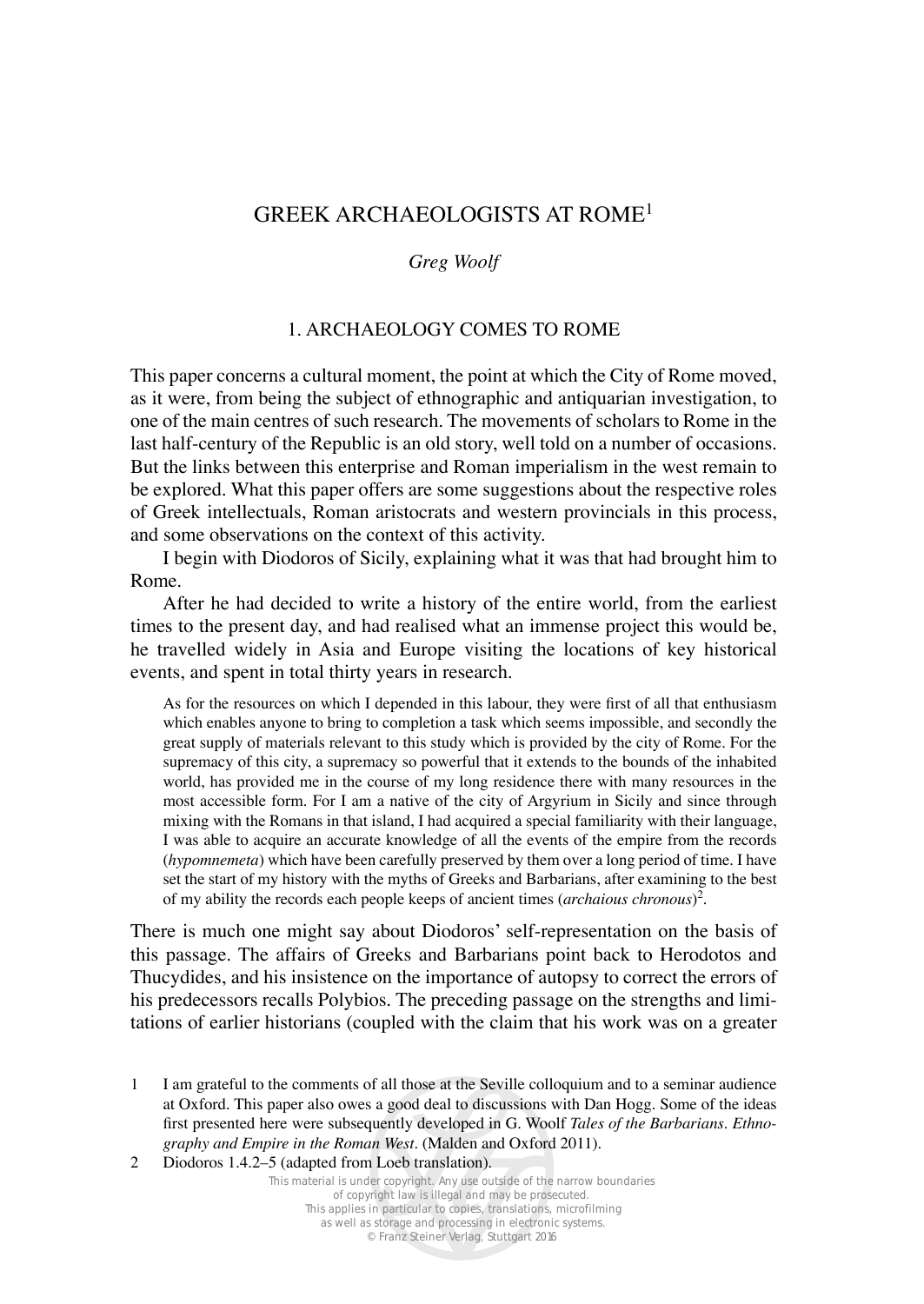scale that any of theirs, and more useful too) marks him as thoroughly Hellenistic. As for the genre, Pliny confirms that the work was entitled a *Bibliotheke* – a library – perhaps relating to Diodoros' claim that part of its utility was to save the reader the trouble of hunting in a number of other separate works. But he also uses the term *historie* and its cognates, and presented his work as a Common (*Koine*) History, a term which we today translate as Universal History<sup>3</sup>. Less conventionally, Diodoros makes explicit the link between a Common History and mankind's common humanity, expressed in a world of peoples bound together by kinship (suggeneia).

For the opening books of the *Bibliotheke*, he depends on the *mythologoumena*  of Greeks and Barbarians. This is a greater part of his design than it was for Herodotos, since the first six books were dedicated to Egyptian, Assyrian, Indian, Ethiopian *logoi*, to the Greek myths and to the origins of the peoples of the west. After book six the narrative is more conventionally hellenocentric from the Trojan War to Alexander and then tracks the history of the Hellenistic world and its absorption by Rome up to the eve of Caesar's Gallic War. The conventional term for the kind of investigations pursued in the first six books (alluded to in Diodoros' reference to *archaious chronous* here and in the preface to book 2) was *archaeologia*, archaeology, hence the title of this paper4.

I use the term "archaeologist" deliberately and despite its modern usage, because the connotations of "antiquarian" are even more misleading. The term "historian" is both too broad and too narrow. Too broad because we use it for those who wrote accounts of very recent, even contemporary events – Thucydides and Caesar for example – while those who practiced *archaeologia* always had a strong interest in *ta archaia*, in the ancient times of the deep past, accessible only through myth supplemented by learned conjecture. And "historian" is too narrow, because their work included subjects we regard today as the province of ethnography, religious studies, even comparative philology.

Archaeological investigations, in this sense, appear in all sorts of works. The attempt to define genre has been largely fruitless. Attempts to create a taxonomy of historical writing have turned out to be at best a limited convenience, at worst quite misleading<sup>5</sup>. What united this research was a set of shared preoccupations coupled with some broad agreement (and narrow disagreements) on how to answer them. Behind the interests of the small number of individuals who researched and composed archaeological texts lay a much wider interest in the "*origines gentium*", the origins of peoples. By wider I mean that in important respects, what seem to us to be slightly implausible stories found gathered in recondite compilatory texts, like

3 K. Clarke, "Universal Perspectives in Historiography", in C. S. Kraus (ed.), *The Limits of Historiography. Genre and narrative in ancient historical texts* (Leiden, Boston & Köln 1999).

5 F. Jacoby, *Die Fragmente der griechischen Historiker*. 15 vols (Berlin and Leiden, 1923–1958) provides a guide through the maze but the organizing principles he and his continuators employ correspond only in part with native categories, about which there may have been little consensus. Arguably the absence of specific performative contexts for most scientific writing and its uncertain location in educational syllabuses allowed a great deal of flexibility to ancient authors. For some recent comment see K. Clarke, *Making time for the past. Local history and the polis* (Oxford 2008), 174–5.

<sup>4</sup> E. Bickermann, "Origines Gentium", *Classical Philology* 47 (1952), 65-81.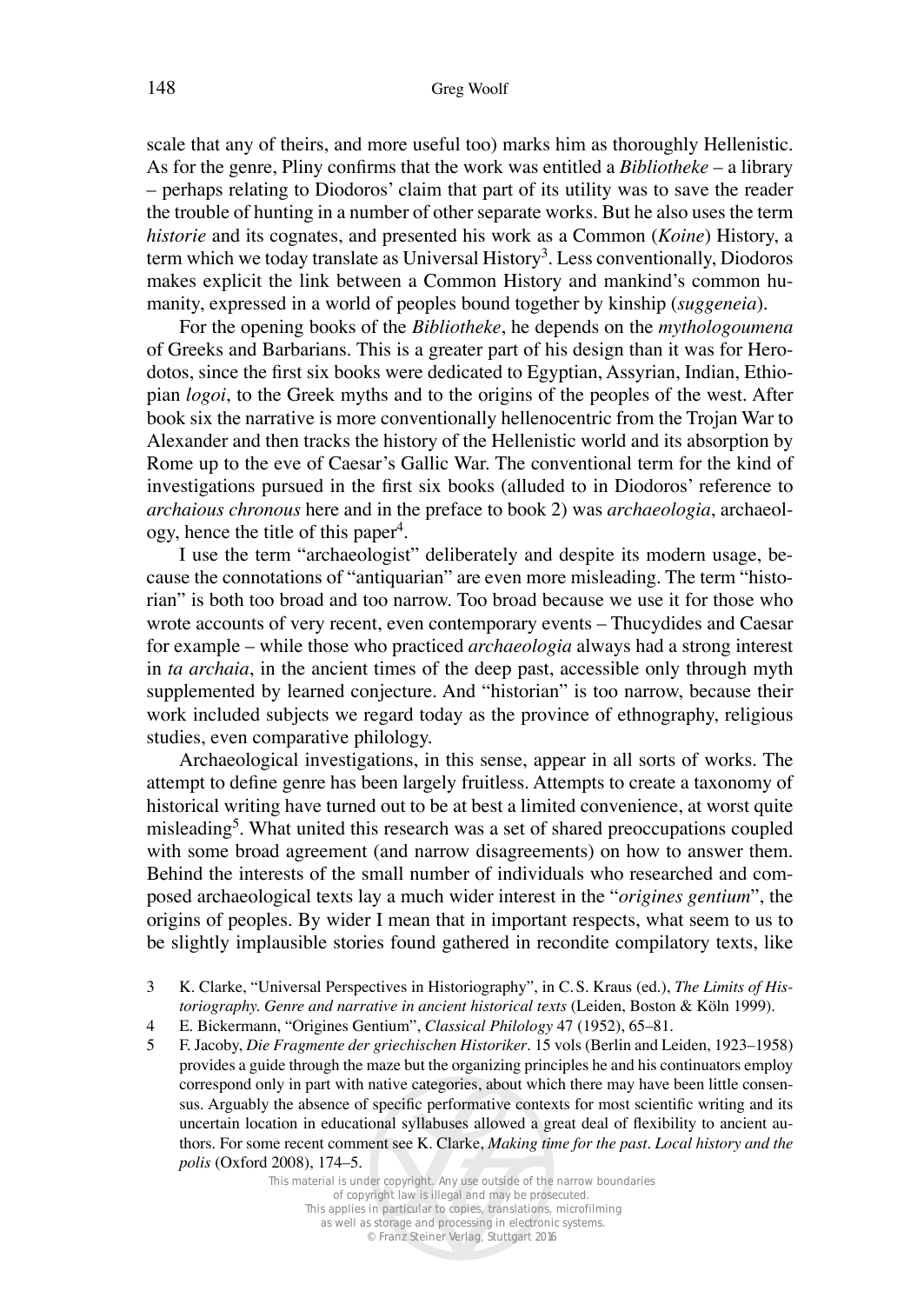that of Diodoros, were of genuine significance to the citizens as well as the elites, of ancient cities<sup>6</sup>. Foundation stories, legends of migration and accounts of kinship between peoples now widely separated in space were key planks of ancient identities long before the Hellenistic period<sup>7</sup>. That interest depended on the special values placed on both descent and antiquity in the traditional societies of the ancient world, and on a familiar tactic through which the movements and acts of key individuals – heroes, kings, founders, ancestors – were made to stand proxy for the history of entire peoples who claimed them. This wide lay-belief in the importance of origins, directed and supported research into them and helps explain the presence of archaeological material in a wide range of literary works.

Most of the writing that emerged from this activity was in prose rather than verse. It naturally had much in common with other kinds of historical writing. But it also touched on medical, geographical and ethical sciences, and might appear in miscellanistic writing, in sympotica and more rarely in any form of verse from lyric odes to epic and satire. It was, in origin, a quintessentially Greek science. We usually trace it back to Herodotos and behind him Hekataios of Miletos. But a good case has been made for this kind of genealogical thinking in the Hesiodic corpus<sup>8</sup>, while Diodoros and Strabo themselves represented their archaeological investigations as unproblematically standing in a tradition that began with Homer. By their day, however, it had in practice become a more circumscribed intellectual field, one in which explanatory paradigms as well as particular versions competed and some conventions had begun to emerge about what should or not be included in ethnographic accounts, and how they should be organised. Never a self-standing discipline like medicine or mathematics, archaeology had a place alongside geographical, sociological, political, ethical and historical researches into more recent epochs9.

Diodoros provided my starting point because in his work we can see not only the lines of these ancient traditions but also a new departure, the notion of Rome as a good place to conduct research. Rome had featured as an *object* of archaeological speculation since perhaps Aristotle, and certainly since Timaios writing in Athens in the early third century<sup>10</sup>. But the idea that Rome was a superior place to study, let alone that a good knowledge of Latin made accessible a mass of previously unexplored source material, is without precedent in extant texts. As ethnographers might

- 6 P. Veyne, *Did the Greeks believe in their myths? An essay in the constitutive imagination.* Translated by P. Wissing (Chicago 1988).
- 7 E. Dench, *Romulus'Asylum. Roman Identities from the Age of Alexander to the age of Hadrian*  (Oxford 2005); Ch. P. Jones, *Kinship diplomacy in the Ancient world* (Cambridge 1999).
- 8 R.L. Fowler, "Genealogical thinking, Hesiod's Catalogue, and the creation of the Hellenes", *Proceedings of the Cambridge Philological Society* 44 (1998), 1-19; J.M. Hall, *Ethnic identity in Greek antiquity* (Cambridge 1997).
- 9 K. Clarke, *Between Geography and History. Hellenistic Constructions of the Roman world* (Oxford 1999).
- 10 A. Momigliano, "Athens in the third century BC and the discovery of Rome in the Histories of Timaeus of Tauromenium", in A. Momigliano (ed.), *Essays in Ancient and Modern Historiography* (Oxford 1959), 529-56.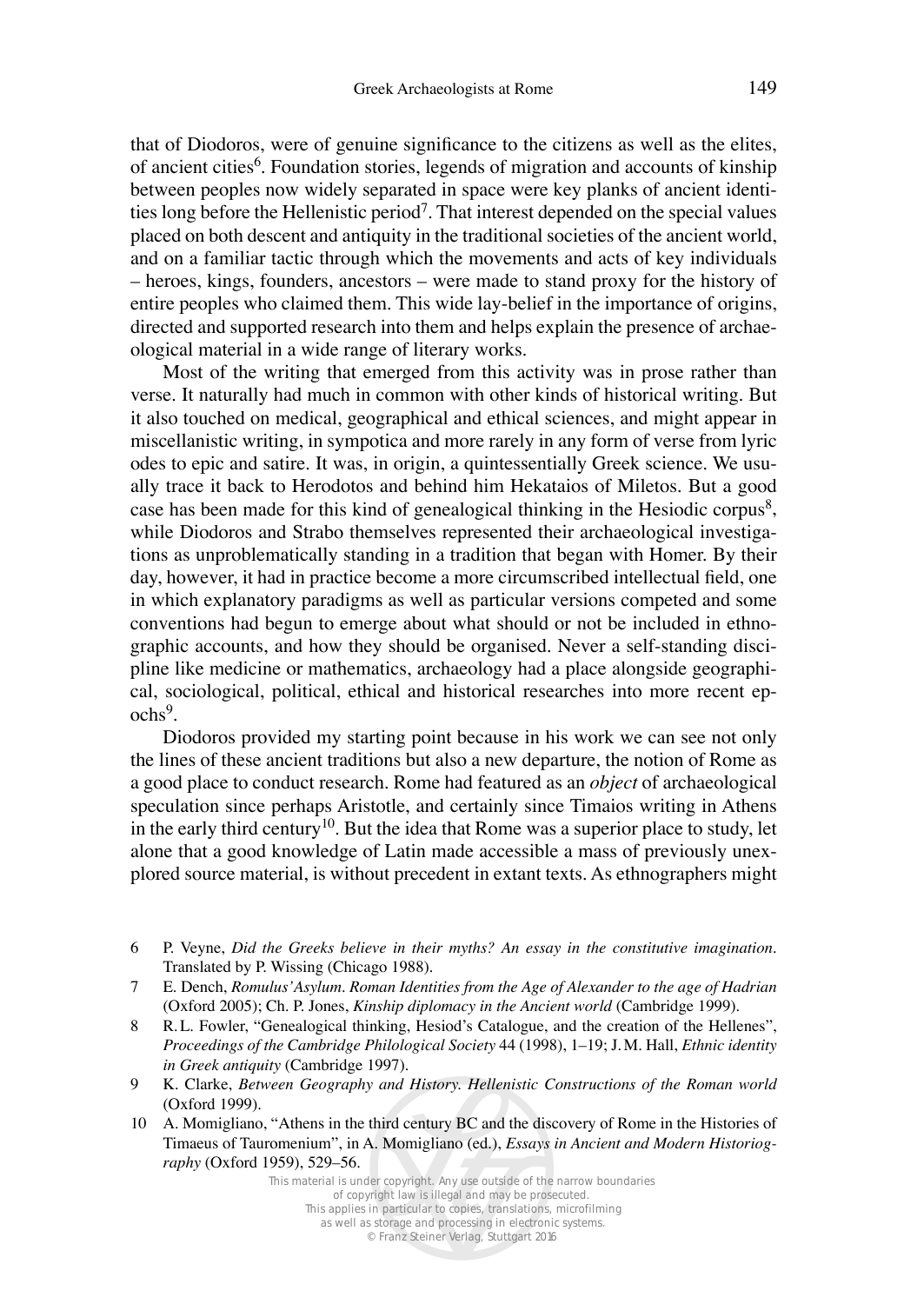put it today, Rome was no longer simply a place to do fieldwork, but had become part of the academy<sup>11</sup>.

When did this change take place? Inevitably, there is mild controversy over which thirty year period Diodoros means and the dates of his residence in Rome, but the broad outline is clear enough. The *Bibliotheke* covered world history from the beginnings to 59 BC. Diodoros was in Egypt in the 180th Olympiad  $(60-56)$ BC). Jerome says that Diodoros became famous in 49 BC. The latest event certainly mentioned is the foundation of the Roman colony at Tauromenium, conventionally 36 BC. Caesar is frequently referred to as deified in recognition of his achievements, but there is no mention of Actium in a number of places where it might be expected. For present purposes it is enough for us to conclude that Diodoros wrote in a world dominated by the conquests of Pompey and then Caesar, but one in which autocracy was not yet seen as inevitable<sup>12</sup>. The whole of that period would have been treated in the last of the *Bibliotheke*'s 40 books, a book which began in 70 BC. The world described by Diodoros certainly *feels* pre-Augustan. There is none of the consciousness of monarchy that recurs throughout Strabo's *Geography*, also largely written in Rome but completed half a century later<sup>13</sup>.

Between the period of Diodoros' researches and those of Strabo, Rome was the key centre for numerous archaeological investigations conducted by Greeks. Alexander Polyhistor was brought back as a slave from the Mithridatic Wars. Timagenes of Alexandria came to Rome as a captive in 55 BC and stayed on to become a household retainer of first Augustus, and then Asinius Pollio. Dionysios of Halikarnassos too came to Rome, voluntarily in his case, learned the language and spent a quarter century writing his Roman Archaeology.

I arrived in Italy at the very time that Augustus Caesar put an end to the civil war, in the middle of the one hundred and eighty-seventh Olympiad and having from that time to this present day, a period of twenty-two years, lived at Rome, learned the language of the Romans and acquainted myself with their writings, I have devoted myself during all that time to matters bearing upon my subject. Some information I received orally from men of the greatest learning, with whom I associated; and the rest I gathered from histories written by the approved Roman authors – Porcius Cato, Fabius Maximus, Valerius Antias, Licinius Macer, the Aelii, Gellii and Calpurnii and many others of note; with these works, which are like the Greek annalistic accounts, as a basis, I set about the writing of my history<sup>14</sup>.

Dionysios will have arrived in 30 or 29 BC and completed his work in 7 BC. Other, lesser, figures spent long periods there.

- 11 For the distinction between "the field" and "the academy" as complementary but opposed loci in the production of ethnographic knowledge cf. Clarke 2008, op. cit. (n. 5); J. Clifford-G. Marcus (eds.), *Writing culture. The poetics and politics of ethnography* (Berkeley 1986).
- 12 A. Wallace-Hadrill, "*Mutatio morum*: the idea of a cultural revolution", in T. Habinek-A. Schiesaro (eds.), *The Roman cultural revolution* (Cambridge 1997), for this period as one of cultural innovation.
- 13 For the Augustan context of Strabo see now Veyne 1988, op. cit. (n. 6); D. Dueck, *Strabo of Amasia. A Greek man of letters in Augustan Rome* (London – New York 2000); D. Dueck-H. Lindsay-S. Pothecary (eds.), *Strabo's cultural geography. The making of a Kolossourgia* (Cambridge 2005).
- 14 Dionysios, *Roman Antiquities* 1.3.2–3 (translation Loeb).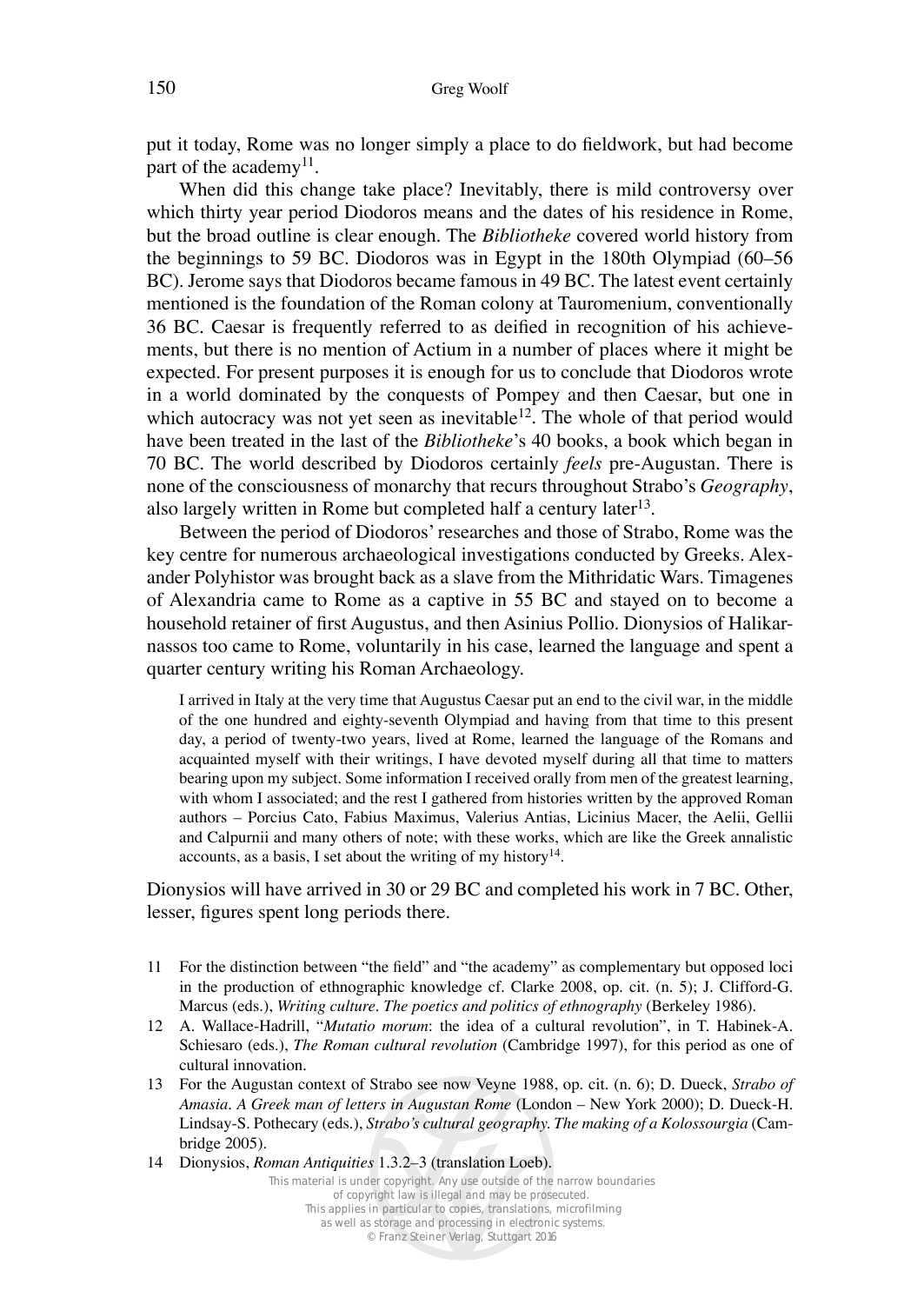There had naturally been shorter visits from Greek intellectuals much earlier. The visit of Crates of Mallos in 159 BC and the philosophers' embassy of 155 BC are often cited. Polybios, for reasons outside of his control, spent a long period in Rome, and Panaitios was also a guest of the Scipiones towards the end of this period. Artemidoros of Ephesus visited, also as an ambassador, and Posidonios was in Rome between 87–6 BC. The prominence of philosophers on diplomatic missions suggests that some Greek cities had already identified this as a special interest of the Republican aristocracy15. It has been argued that Roman leaders made deliberate use of some of these visitors to help them understand the new worlds into which Roman armies were expanding16. But although Roman wars certainly facilitated the explorations of Polybios and Posidonios and perhaps others, the evidence for deliberate promotion of these ventures, except in the case of Polybios, or use of their results by Rome is slight<sup>17</sup>. Not is there any sign that intellectuals came to Rome in the second or early first century BC in order to study. Those that were not brought by diplomatic business seem mostly to have been visiting as teachers and performers: after the return of the Achaean exiles there were no significant Greek scholars living and working in Rome for around two generations.

From the middle of the last century BC all this changed. Rome was not the sole location of scholarly research. Apart from Athens and Alexandria there were important groups of scholars working in the courts of those monarchs often called client kings and they can offer interesting views of Rome from the margins<sup>18</sup>. But the centre of scholarly gravity had shifted to the Mediterranean's new capital.

#### 2. THE RESEARCH ENVIRONMENT

The Greek archaeologists at Rome – Diodoros, Timagenes, Dionysios, Strabo and the rest – may be thought of as belonging to at least two wider communities. The first and most obvious community is that group of educated Greeks who came to Rome soon after the Mithridatic Wars<sup>19</sup>. Some came as prisoners or hostages and some apparently came to make their fortune, mostly as teachers like Dionysios, or

- 15 M. Griffin, "Philosophy, politics and politicians at Rome", in M. Griffin and J. Barnes (eds.), *Philosophia Togata I. Essays on Philosophy and Roman Society* (Oxford 1989).
- 16 One of the many inspirational suggestions in A. Momigliano, *Alien wisdom. The limits of hellenisation* (Cambridge 1975).
- 17 *Pace* Momigliano, it is not easy to show exactly how Posidonios "helped Caesar through his historical work to conquer Gaul" (p.72) despite the likely influence of his account over Caesar's own ethnographic excursus.
- 18 L.M. Yarrow, *Historiography at the end of the republic. Provincial perspectives on Roman rule* (Oxford 2006); D.W. Roller, *The world of Juba II and Kleopatra Selene. Royal scholarship on Rome's African frontier* (London-New York 2003).
- 19 E. Rawson, *Intellectual life in the late Roman Republic* (London 1985), who picks out Tyrannio the Elder, Alexander Polyhistor and Parthenius as the stars of a large crowd. See also M. H. Crawford, "Intellectuals and the Roman aristocracy in the first century BC", in P. Garnsey-C.R. Whittaker (eds.) *Imperialism in the Ancient world* (Cambridge 1978) and A. Wallace-Hadrill, "Review article: Greek knowledge, Roman power", *Classical Philology* 83 (1988), 224–33.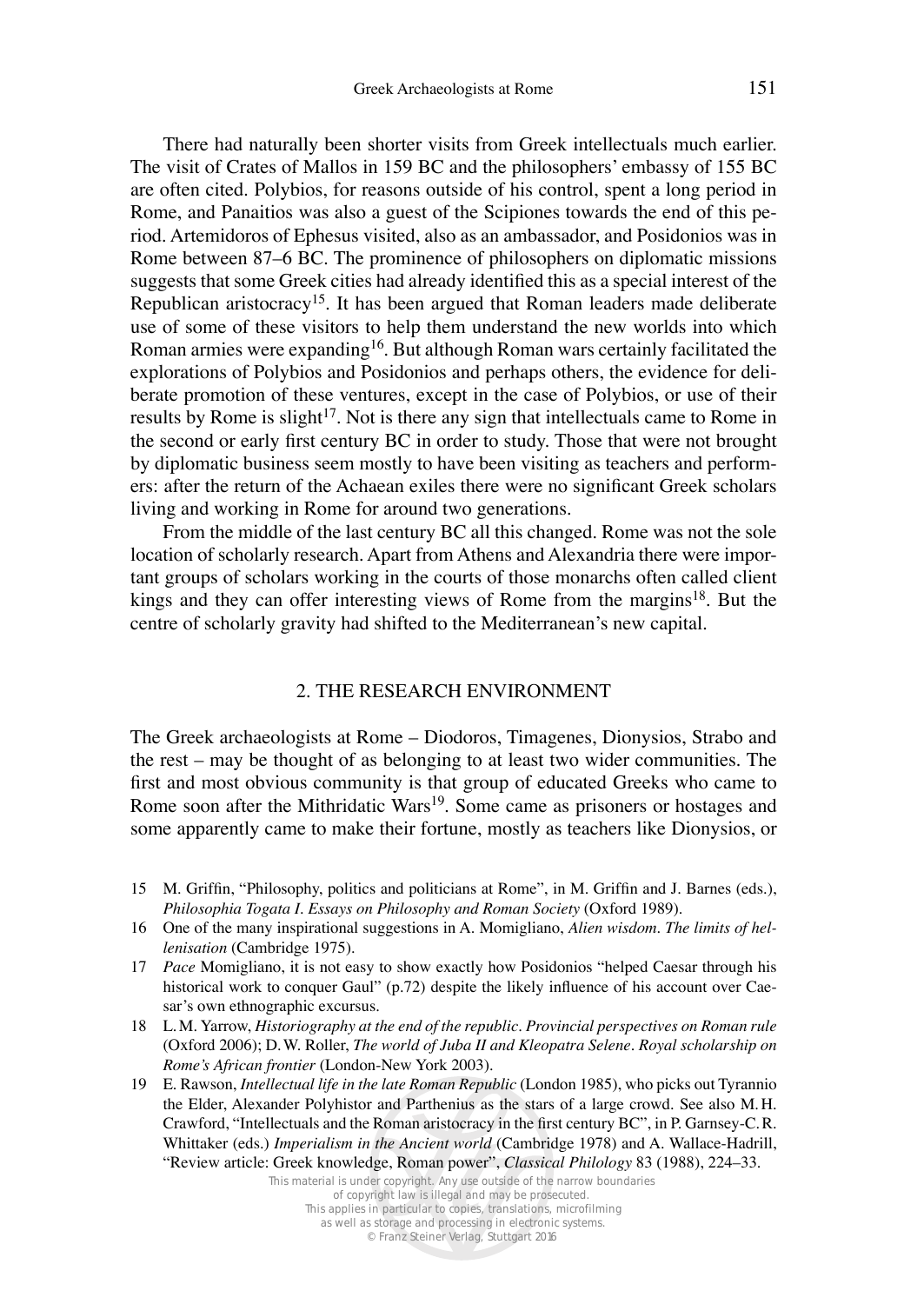to become the star protégé of a Roman noble, as in the case of Philodemos of Gadara. Many presumably came in one capacity, and were able to establish new positions for themselves. Many were polymaths, a large group had philosophical interests, some taught. Archaeologists engaged in researching the origins and character of western peoples, were in a minority.

The wealth and friendship of Roman patrons seems to have been essential for most intellectuals. The anecdote about Timagenes being expelled from Augustus' house and being taken in by Asinius Pollio suggest that without a patron a Greek scholar could not function. Patrons provided accommodation and sustenance and probably usually some income. Some of that might be acquired by other means. Teaching was clearly an important income for some long term residents, if perhaps one they did not always choose to advertise in their works. A private income was presumably available to some, since few scholars can have been genuinely poor and some modern writers consider most of them as members of provincial elites $^{20}$ . But only scholars with patrons could gain access to the two more fundamental resources mentioned by Dionysios, books and personal connections within the Roman aristocracy.

Diodoros' praise for the facilities available in Rome recalls the travellers' tales told by modern European scholars on their return from sabbatical visits to lavishly provided Schools of Advanced Study and Research Institutes in the US. Access to world-class research libraries was essential. Until Asinius Pollio and Augustus created Rome's first public libraries, this meant access to the private collections of Roman aristocrats.21 Polybios had depended during his stay on the books brought back by Aemilius Paullus from the Macedonian royal library of Pella. Since that time more libraries had been transplanted to Rome. Those of Carthage had been given to African petty kings, and presumably provided the basis for the researches of Juba of Mauretania, but that was an exception. The Mithridatic Wars had brought more libraries to Rome. Lucullus' library at Tusculum is described by Plutarch.

He got together many books, and they were well written, and his use of them was more honourable to him than his acquisition of them. His libraries were thrown open to all, and the cloisters surrounding them, and the study-rooms, were accessible without restriction to the Greeks, who constantly repaired thither as to an hostelry of the Muses, and spent the day with one another, in glad escape from their other occupations. Lucullus himself also often spent his leisure hours there with them, walking about in the cloisters with their scholars, and he would assist their statesmen in whatever they desired. And in general his house was a home and *prytaneium* for the Greeks who came to Rome. He was fond of all philosophy, and well-disposed and friendly towards every school, but from the first he cherished a particular and zealous love for the Academy, not the New Academy, so-called, although that school at the time had a vigorous representative of the doctrines of Carneades in Philo, but the Old Academy, which at that time was headed by a persuasive man and powerful speaker in the person of Antiochus of Ascalon.

21 On the nature of libraries in Republican Rome see now J.König, K.Oikonomopolou and G. Woolf (eds.) Ancient Libraries (Cambridge 2013) and G. W. Houston, Inside Ancient Librar*ies. Book collections and their management in antiquity* (Chapel Hill NC, 2014).

<sup>20</sup> G. W. Bowersock, *Augustus and the Greek world* (Oxford 1965); Yarrow 2006, op. cit. (n.18).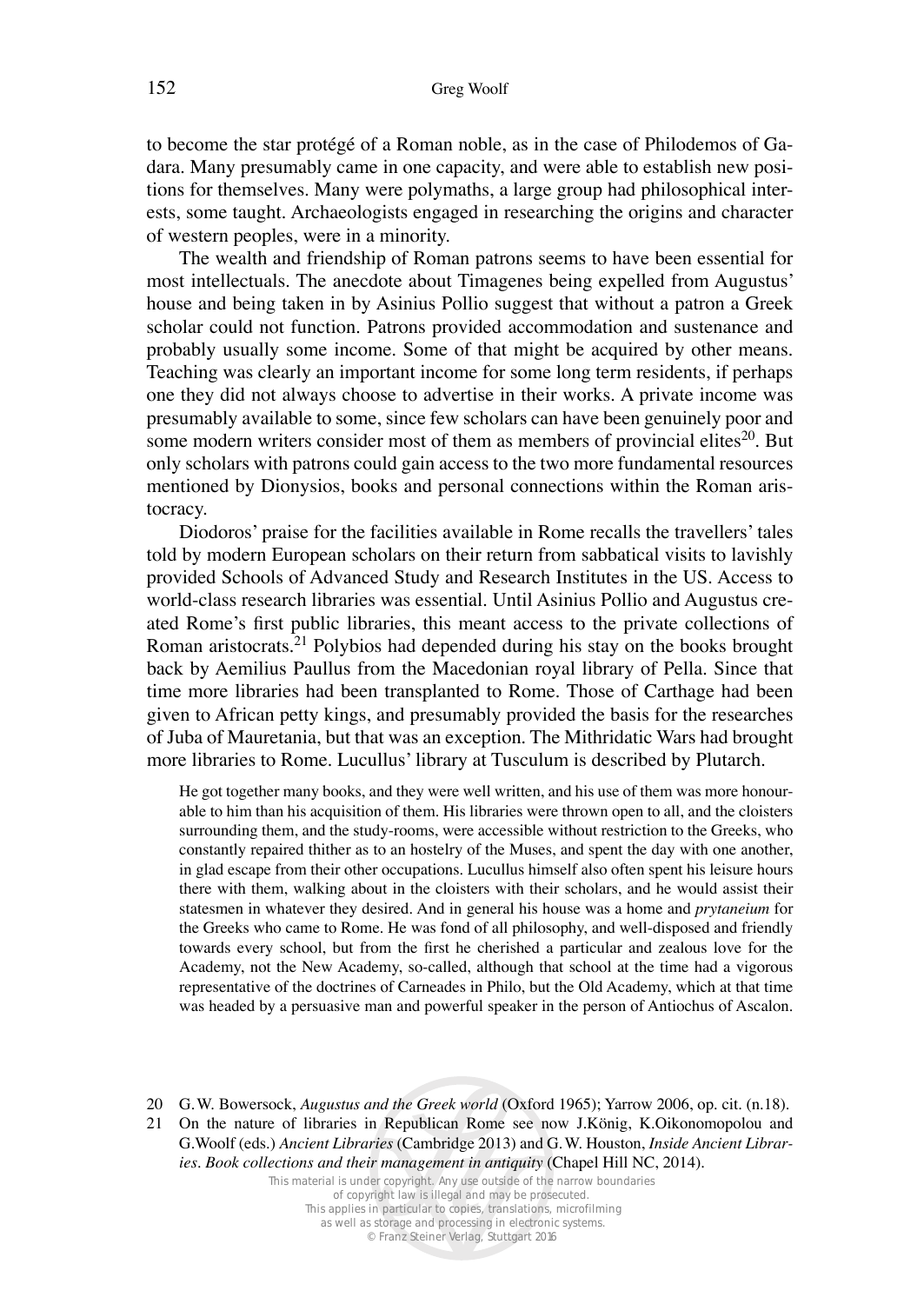This man Lucullus hastened to make his friend and companion, and arrayed him against the disciples of Philo, of whom Cicero also was one. 22

Plutarch offers an image of a kind of Roman Museum, not simply a collection of texts but also a sort of *ersatz* philosophical school, equipped for peripatetic debate and with a clear philosophical allegiance<sup>23</sup>. Plutarch's Lucullus patronised on a grand scale, civic or regal rather than aristocratic. It was Kings that assembled great libraries and Greek *cities* that entertained honoured individuals with meals and hospitality in *prytaneia*. The Muses recall the great foundations of Fulvius Nobilior and of course Ptolemy II. The Villa of the Papyri at Herculaneum was less grand, but is most plausibly understood as having originated in the same period. It too possessed a library, spaces for debate embellished like Cicero's philosophical retreat – his "Lyceum" at Tusculum – with Greek statuary, and a clear if different philosophical allegiance. Its discovery is a reminder that not all the collections and establishments of this kind are necessarily attested in our surviving literary sources. Perhaps we should imagine a number of great homes in and around Rome containing collections of various sizes, mostly comprising Greek texts, alluding in their design and ethos to the philosophical schools of Hellenistic Athens.

Greek archaeologists in Republican Rome needed aristocratic patrons in order to gain access to all these collections. This was not only hard work, but work which only a few could ever undertake. Their reading expeditions were presented as undertaken for the benefit of the many. Diodoros hints at this in his justification for writing the *Bibliotheke*. Advertising the great benefit it would bring to his readers he writes

If a man should begin with the most ancient times and record to the best of his ability the affairs of the entire world down to his own day, so far as they have been handed down to memory, as though they were the affairs of just one *polis*, he would obviously have to undertake an immense labour, yet he would have composed a treatise of the utmost value to those who are studiously inclined. For from such a treatise every man will be able readily to take what is of use for his special purpose, drawing as it were from a great fountain. The reason for this is that, in the first place, it is not easy for those who propose to go through the writings of so many historians to obtain the books which come to be needed, and in the second place, that because the works vary so widely and are so numerous*,* the recovery of past events becomes extremely difficult to understand and achieve.<sup>24</sup>

Here in a nutshell is the dilemma of the Hellenistic archaeologist, one very familiar to modern scholars in the humanities. So much has already been written that it is difficult to find copies of everything relevant and once one has done so, there lies ahead an enormous work in reconciling differences and combining different ac-

- 22 Plutarch, *Life of Lucullus* 42. 1–2 (trans. Loeb). A philosophical and literary lens naturally shaped many of the extant representations of these libraries and how they were used. On the library of Lucullus see T.K. Dix "The library of Lucullus." *Athenaeum* 88.2 (2000), 441–464 and especially S. A. Frampton "What to Do with Books in the *De finibus*." forthcoming in *TAPA* 146.1 (Spring 2016).
- 23 D. Sedley, "Philosophical allegiance in the Greco-Roman world" in M. Griffin-J. Barnes (eds.), *Philosophia Togata I. Essays on philosophy and Roman society* (Oxford 1989); id., *Lucretius* and the transformation of Greek wisdom (Cambridge 1998).
- 24 Diodoros 1.3.6–8 (trans. Loeb, my italics)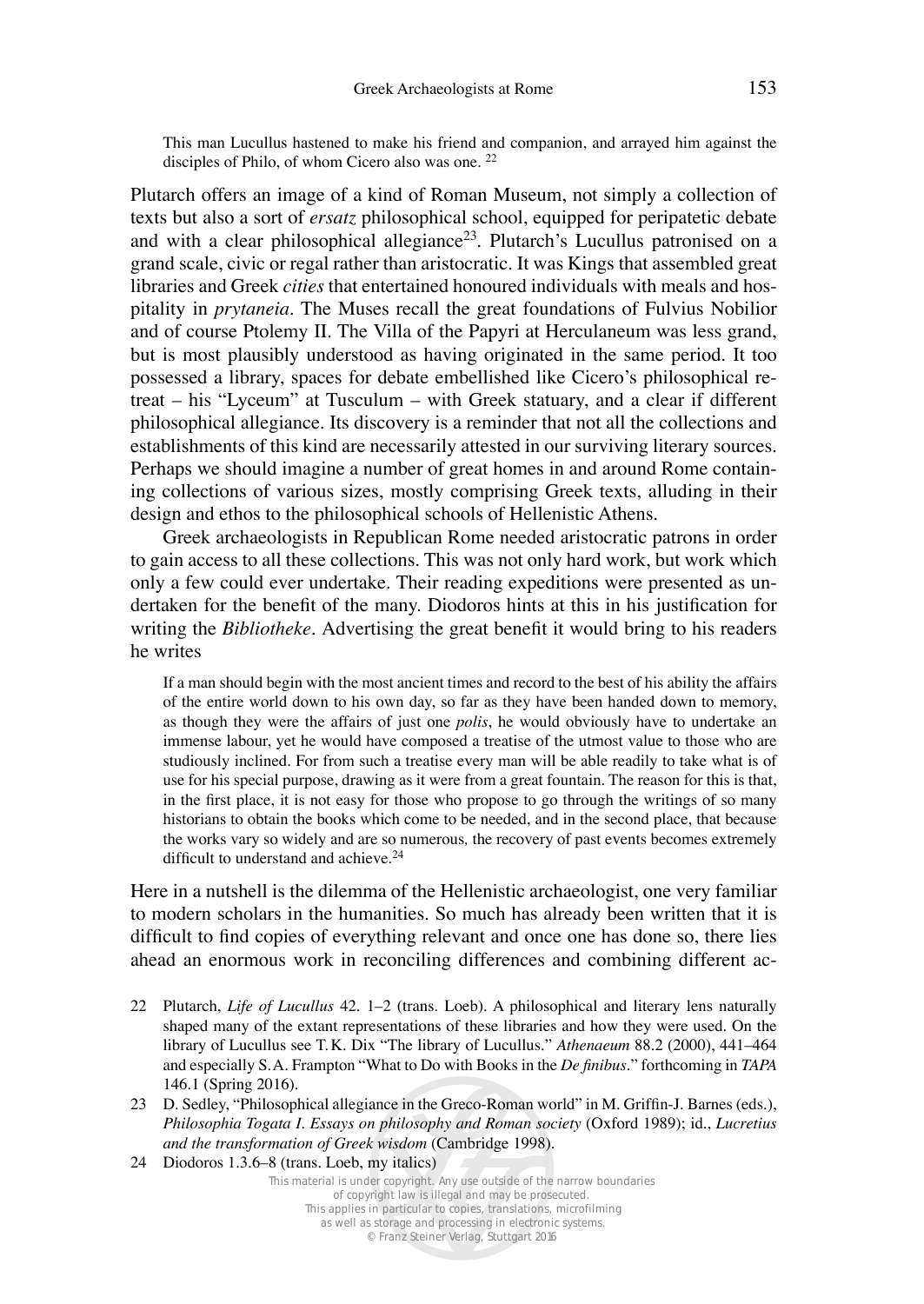counts25. Conducting research of this kind meant moving between the residences of the very wealthy in search of potentially rare and costly copies of Greek books. No outsider, however well provided for financially, could gain access to this material without the help of Roman patrons.

Diodoros also mentions the importance of Latin records for historical research. What he meant by this is unclear: only fragments survive of the second half of the *Bibliotheke* in which the rise of Rome was treated. More generally there is increasing scepticism about the extent to which there existed in Rome either public archives, or publicly accessible records like those held by priestly colleges. Both Greek archaeologists like Dionysios and the Roman scholars of the Ciceronian and Augustan ages – men like Varro, Nepos, Atticus and Verrius Flaccus – seem to have had to invest a great deal of effort into establishing even such basic data as consular *fasti*. On the other hand, the notion of using original documents and public records as authorities was well known. Numerous examples could be cited from Polybios to Livy of this practice, and not all were epigraphic<sup>26</sup>. But when Cicero and his contemporaries did seek documentary evidence they often looked not in the *aerarium* nor the *tabularium* but in the privately held records of those aristocratic families with consular and censorial ancestors<sup>27</sup>. The same category of records is cited by Dionysios in his exhaustive investigation of the chronology of early Roman history28. Once again the importance of access to the homes of Rome's aristocracy is underlined.

Did access bring other kinds of knowledge? Dionysios claims in the passage quoted above (as Polybios had before him) to have learned from conversations with great Romans. But he is also frank about how little they know about their own past.

The Romans, to be sure, have not so much as one single historian or chronicler who is ancient; however, each of their historians has taken something out of ancient accounts that are preserved on sacred tablets.29

What follows is a virtuoso demonstration of the incoherence of Roman traditions, and even a lack of consensus over which of Rome's three foundations is the real one. Dionysios returns immediately to Greek historians, beginning with Timaios. Besides it looks as if those Romans he spoke to were mostly local archaeologists

- 25 The difference from the age of Herodotos is, naturally, largely a matter of degree perhaps accentuated by a greater tendency in later writers to foreground these difficulties as a way of building their authority. For Herodotos' book-world see R. L. Fowler, "Herodotos and his contemporaries", *Journal of Hellenic Studies* 116 (1996), 62-87.
- 26 S. Demougin (ed.), *La mémoire perdue: à la recherche des archives oubliées, publiques et* privées, de la Rome antique. Série Histoire ancienne et médiévale (Paris 1994) beginning a project on Roman archives continued in C. Moatti, "La mémoire perdue III. Recherches sur l'administration romaine: le cas des archives judiciaires pénales", *Melanges de l'École française à Rome* 113 (2000) 647–779; id., "Les archives du census: le contrôle des hommes", *Melanges de l'École française à Rome* 113 (2001) 559–764; id. (ed.), *La mémoire perdue: recherches sur l'administration romaine* (Rome 1998).
- 27 P. Culham, "Archives and alternatives in Republican Rome", *Classical Philology* 84 (1989), 100–115.
- 28 Dionysios, *Roman Antiquities* 1.74.4
- 29 Dionysios, *Roman Antiquities* 1.73.1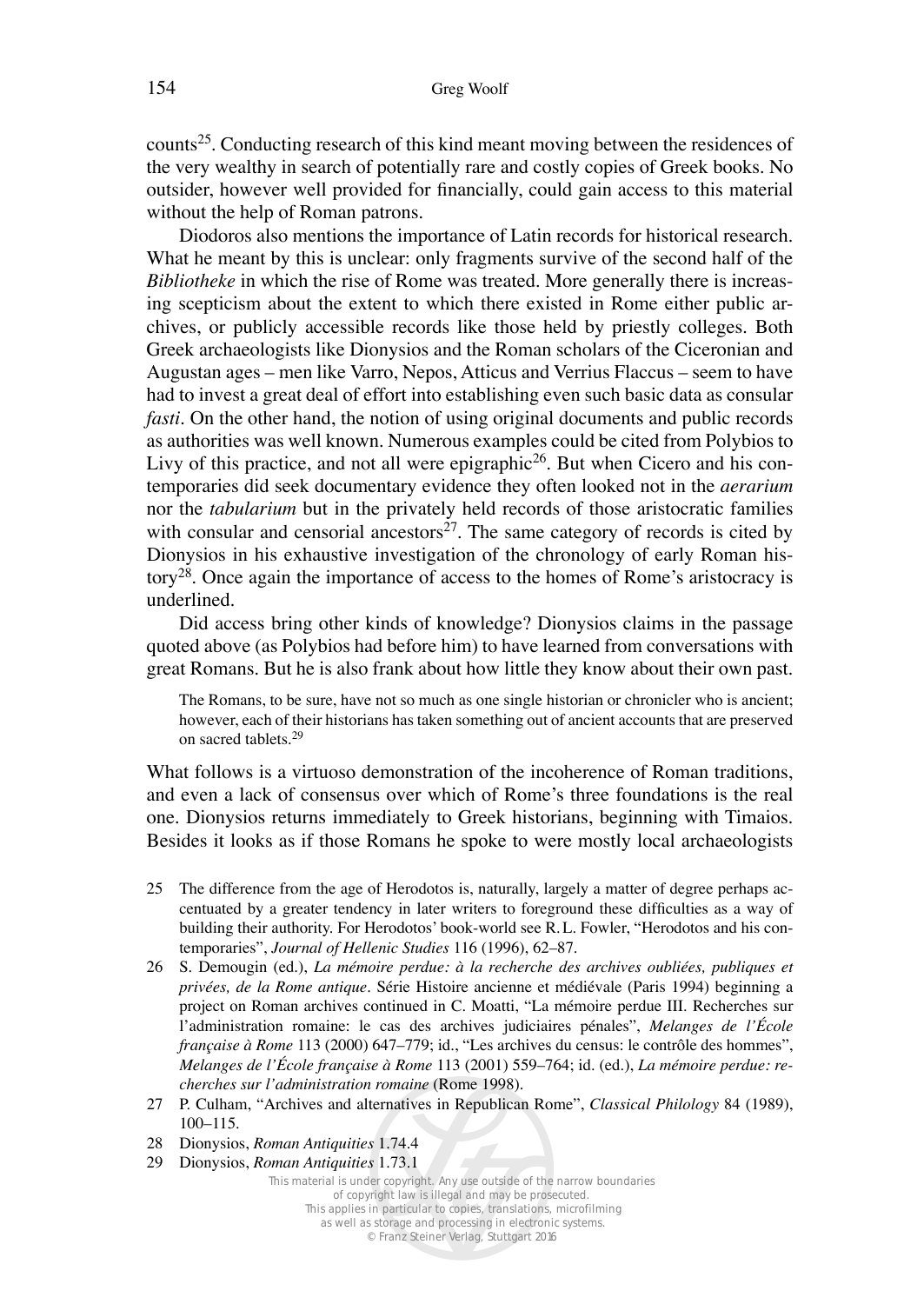rather than generals who had been involved in the conquest of the west. Cato is in a rare cross-over category. Polybios' connections were at quite a different level. Lucullus and Asinius Pollio would have been in that league, but we cannot be sure all Greek scholars were among their intimates.

Perhaps it is sensible to envisage Greek archaeologists at Rome as enjoying a range of different financial circumstances and very variable access to both Roman scholars and Roman statesmen. Some were on close terms with Roman grandees, some of whom shared their interests. Cicero and his contemporaries write of their learned house-guests with apparent respect. But many Greek scholars will have been of lower status or less close to the aristocracy, even if given access to their libraries. From the Republic we do not have anything like Juvenal's and Lucian's satirical portraits of Greek scholars as just part of a crowd of *domestici* exploiting and suffering from the patronage of boorish Roman nobles.

### 3. THE ARCHAEOLOGY OF THE WEST

I said earlier that those scholars whom I have called Greek archaeologists at Rome belonged to two communities. So far I have discussed only one of these communities, that group of Greek intellectuals that came to Rome after the Mithridatic Wars and during Pompey's ascendancy and then stayed there to work in and around the houses of the Roman aristocracy. Only a few of these were primarily engaged in researching the deep past, but the general value placed on polymathy perhaps suggests many were interested.

The second community comprised all those involved in the investigation of *ta archaia*, wherever based and whatever their origins. For it is a striking feature of this period that archaeological investigation began to be conducted on a wider and wider scale, within the rapidly expanding western provinces. Where earlier generations of archaeologists had primarily collected origin stories for Italian peoples<sup>30</sup>, now the field of enquiry was extended to Spain, Africa and Gaul. So too was the range of those involved in this project. Over the last generation of the Republic through the Augustan period, Greek archaeologists were joined by new kinds of writers, some Roman, some provincial, and some Greeks living in the provinces. Archaeology was no longer a uniquely Greek science, and archaeologists like Diodoros found themselves for the first time part of an ethnically diverse and polyglot intellectual community. Another reason why Rome had become the centre of archaeological investigations is that it was one of the few places where all these strands intersected.

Consider for a moment Diodoros' investigations into the origins of the Gauls, contained in chapters 24–32 of book 5 of the *Bibliotheke*. His description of the customs, appearance and institutions of the Gauls are generally held to be based on

<sup>30</sup> T. P. Wiseman, "Domi nobiles and the Roman cultural élite", *Les Bourgeoisies municipales italiennes aux IIe et Ier siècles av. J.-C.* (Naples 1981); E. Dench, *From barbarians to new men.* Greek, Roman and Modern perceptions of peoples from Central Apennines (Oxford 1995) offer overviews.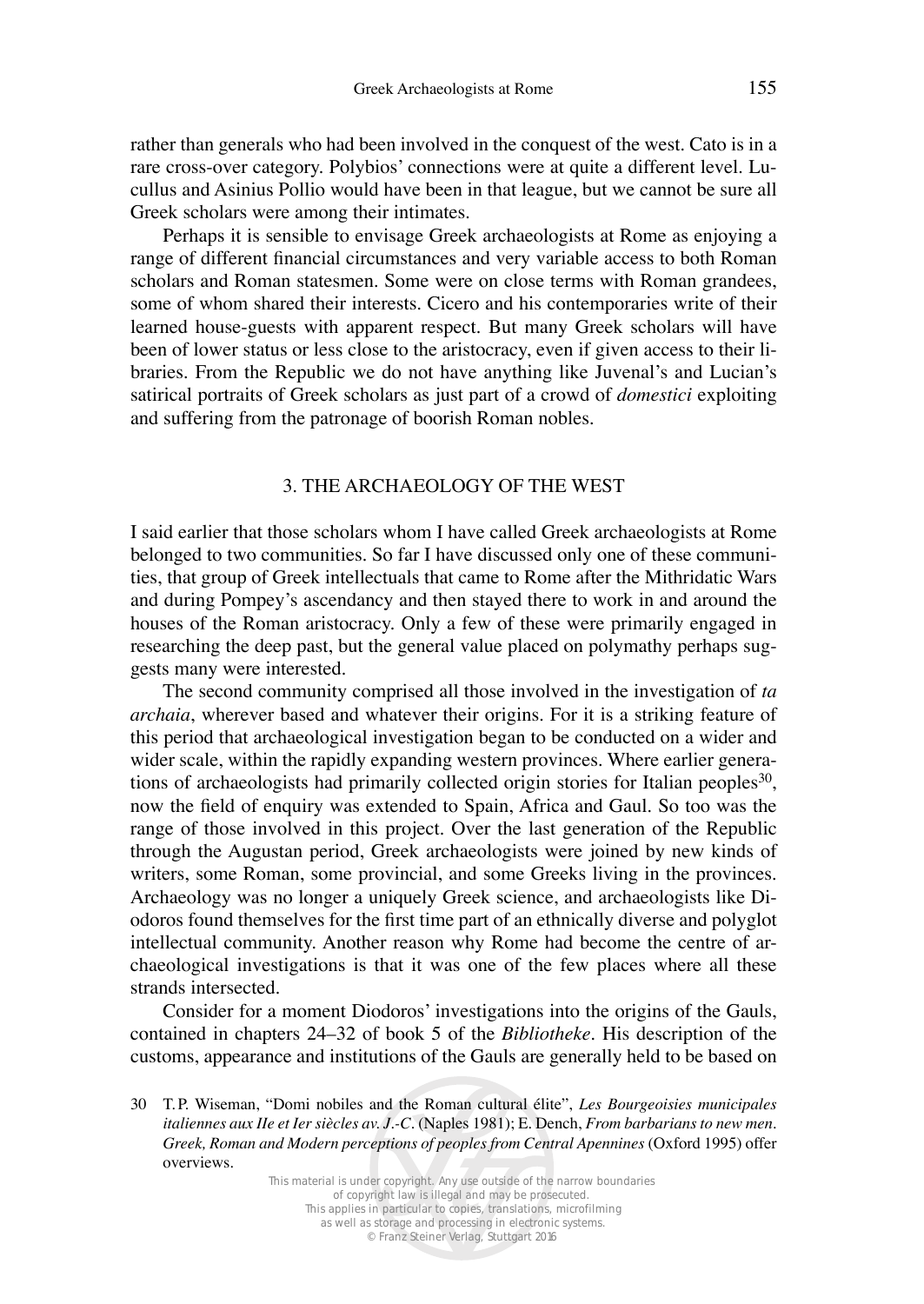the researches of Posidonios, conducted at the beginning of the last century BC, and perhaps inserted into his account of the Cimbric Wars. (Posidonios is usually considered a common source for similar passages in Diodoros and Strabo, and some fragments – most inevitably concerned with feasting – have been preserved by Athenaios<sup>31</sup>.) But Diodoros also shows a knowledge of Caesar's campaigns of the 50s, formally later than the end point of the *Bibliotheke*. There is also some additional matter that cannot be ascribed to either Posidonios or Caesar. One such passage occurs in book 4 in the course of his account of the wanderings of Herakles. On his return from defeating Geryon in Spain, Herakles had pacified the entirety of Gaul and then founded the city of Alesia, the name of which recalls his wanderings. It was to begin with a great centre of civilization but the gradual mingling of its inhabitants with the locals barbarised it. All the same the Celts up to this day regard it as the hearth and capital (*hestia* and *metropolis*) of all Celtica and it remained free up until the day it was besieged and captured by Caesar who has become a god on account of his great deeds $32$ .

Even if we allow for this part of the *Bibliotheke* to be published as late as the middle of the thirties BC then it is striking how rapidly Alesia has become mythologised, effectively within at most twenty years of the Caesarian siege. What had been a relatively minor hill-fort until its choice by Vercingetorix as the place for his last stand against Caesar, has become an ancient foundation and a central place in a new barbarian history. How the investigation proceeded is obscure. Should we see this as claims made by locals (but if so they have learned quickly about the Herakles myth, and have enough Greek to create this bogus etymology of Alesia from *alei*)? Caesar used other means to make this siege seem central, so he is not the source for this. Are we dealing with a recent elaboration on that theme, perhaps by Timagenes whom we know to have devoted long passages to a Celtic Ethnography? This method of equipping barbarians with a past is familiar from many parallel cases<sup>33</sup>. It seems unlikely Diodoros has himself invented this legend.

Somewhere between Gaul and Rome some archaeologists have been at work. Diodoros *could* have encountered the story in the provinces, but it is much more likely he encountered it in Rome. He has certainly been at work reconciling divergent accounts, since although he writes after Caesar whose careful distinction between Gauls and Germans must have been known to him, Diodoros scrupulously follows Posidonios' earlier account in which the Germans did not feature and the classical Greek division of Europe between Celts and Scythians was preserved, and later offers a distinction between Keltai in the south and Galatai in the north with the comment that the Romans call all of them Galatai regardless.

<sup>31</sup> D. Nash, "Reconstructing Poseidonius' Celtic ethnography: some considerations", *Britannia* 7 (1976), 141–171.

<sup>32</sup> Diodoros, *Bibliotheke* 4.19.1–2.

<sup>33</sup> H-J. Gehrke, "Heroen als Grenzgänger zwischen Griechen und Barbaren", in F. Gruen (ed.), *Cultural borrowings and ethnic appropriations in antiquity* (Stuttgart 2005); V. Fromentin and S. Gotteland (eds.), *Origines Gentium, Ausonius Publications* (Paris 2001).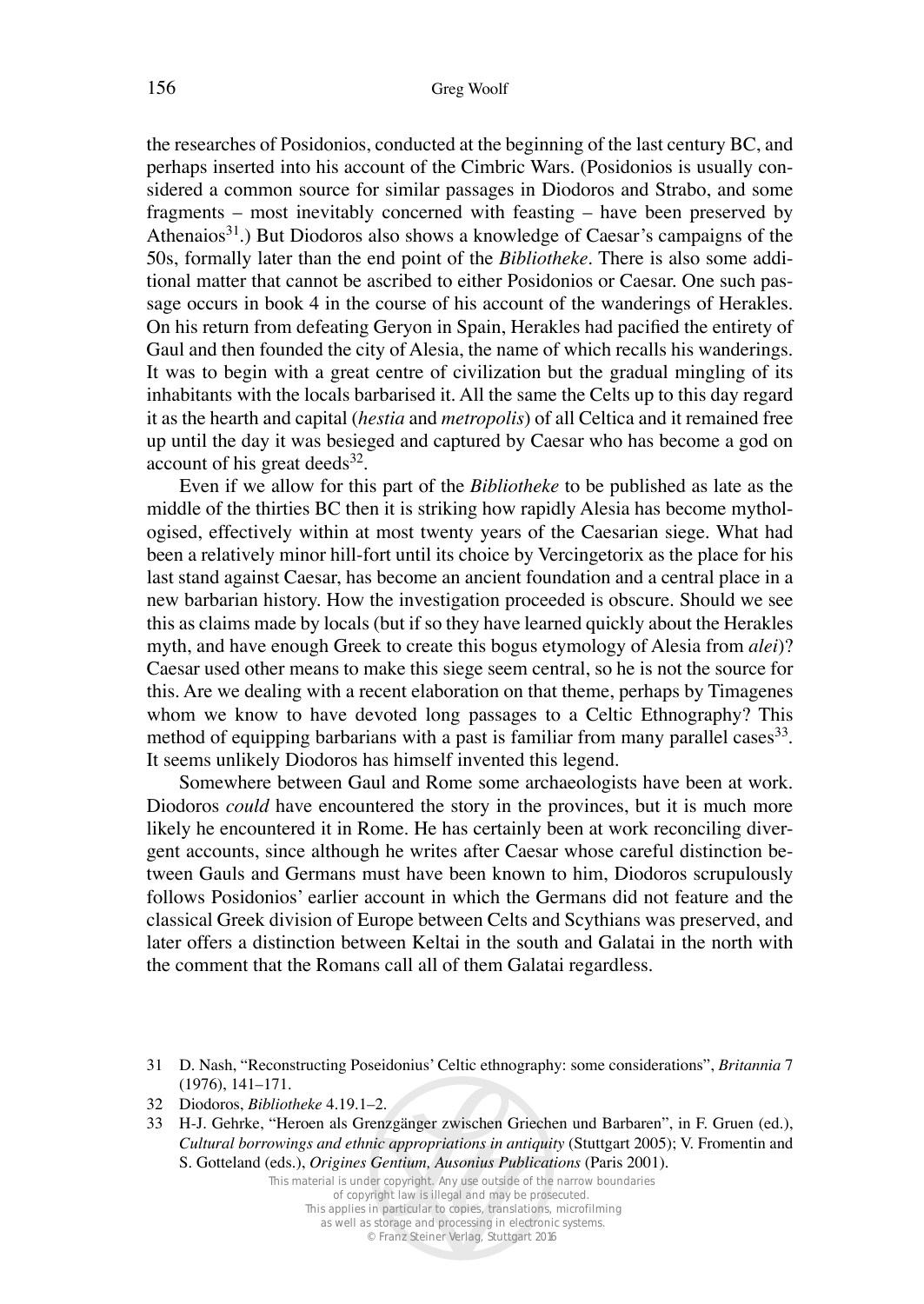We have a little more knowledge about another example of archaeological investigation very local to where we are today, among the Turdetanoi of Andalucia. Strabo in his account of the region writes as follows<sup>34</sup>:

Beyond the regions in question, in the mountain country, Odysseia is to be seen, and in it the temple of Athene, as has been stated by Poseidonios, Artemidoros, and Asclepiades the Myrlean, a man who taught grammar in Turdetania and has published an account of the tribes of that region. According to Asclepiades, shields and ships' beaks have been nailed up in the temple of Athene as memorials of the wanderings of Odysseus; and some of those who made the expedition with Teucer lived in Callaicia, and there were once two cities there, of which one was called Hellenes, and the other, Amphilochi; for not only did Amphilochus die at the place, but his companions wandered as far as the interior of the country. And, he further says, history tells us that some of the companions of Heracles and of the emigrants from Messene colonised Iberia. As for Cantabria, a part of it was seized and held by the Laconians, according to both Asclepiades and others. Here, too, they mention a city Opsicella, founded by Ocelas, who in company with Antenor and his children crossed over to Italy.

This passage has long been used to exemplify the working methods of those who investigated the *origines gentium*35. It is indeed a perfect example of how local traditions were related to grand mythological schemas, here again Herakles but also the *nostoi* narratives that recounted the travels of heroes and refugees after the Trojan War. It also illustrates how toponyms and ethnonyms and also monuments were deployed as evidence to suggest or support particular conjectures. But perhaps most fascinating is the figure of Asclepiades as the key cultural broker, teaching Greek *grammatika* to the barbarians in a Roman province, and in his spare time conducting investigations into their archaeology which fed into the mainstream. Strabo and Diodoros are full of anecdotes of this sort. Diodoros has a wonderful account of how Egyptian priests have records documenting the visits to Egypt of Orpheus, Musaeus, Melampus, Daedalus, Homer, Lycurgus, Solon, Plato, Pythagoras, Eudoxus, Democritus and Oenopides<sup>36</sup>. These tall tales he may have heard in Egypt, but the western ones must mostly have come to Rome first of all.

From the 50s BC we begin to see the first versions of archaeological investigations written in Latin. Caesar's ethnographic passages and those in Sallust's *Jugurtha* are the best known today, both drawing on a mixture of written sources in Greek supplemented (apparently) by local tradition<sup>37</sup>. But Cicero too planned a Geography and by the middle of the first century AD Pliny the Elder was able to draw on a large number of archaeologiai produced by *nostri* as well as those of the Greeks.

- 35 Bickermann 1952, op. cit. (n. 4).
- 36 Diodoros 1.96.2 with O. Murray, "Hecataeus of Abdera and Pharaonic Kingship", *Journal of Egyptian Archaeology* 56 (1970), 141–171.
- 37 Caesar and Cicero both claim knowledge of the Gauls from oral testimony cf. G. Woolf, *Be*coming Roman. The origins of provincial civilization in Gaul (Cambridge 1998), ch. 3. See recently on Sallust R. Morstein-Marx, "The myth of Numidian origins in Sallust's African excursus (*Iugurtha* 17.7-18.12)", *American Journal of Philology* 122 (2001), 171-200; on Juba Roller 2003, op. cit. (n. 18), on Mela R. Batty, "Mela's Phoenician Geography", *Journal of Roman Studies* 90 (2000), 70–95.

<sup>34</sup> Strabo 3.4.3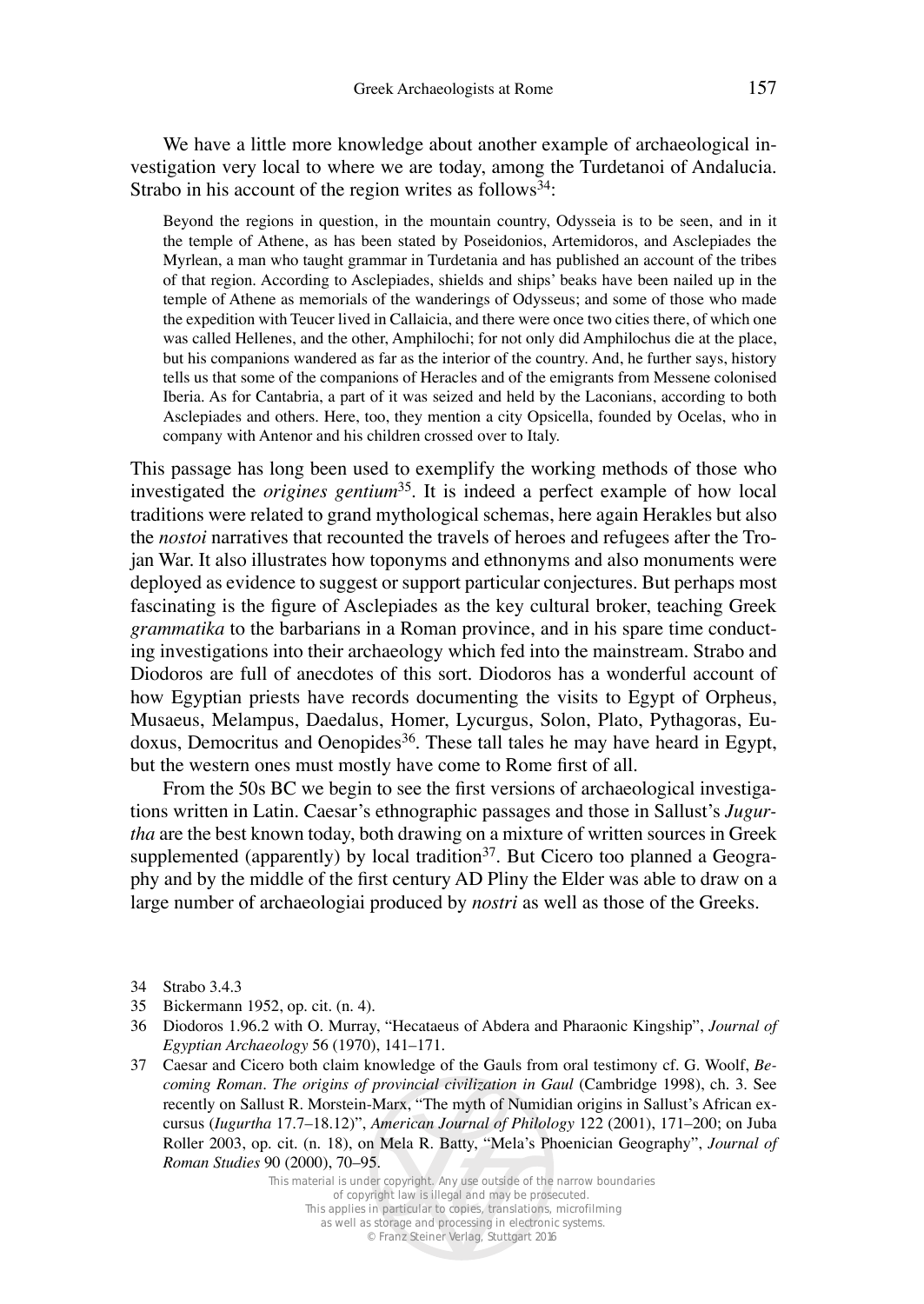But for my final example I want to consider the work of Pompeius Trogus. His *Historiae Philippicae* were in some ways very similar to Diodoros' *Bibliotheke*, being a 44 book account of world history from the beginning to his own day. The end date is in the middle of Augustus' reign and so the whole was composed about mid-way in time between Diodoros' work and Strabo's. The big difference is that it was composed in Latin, not Greek. Yet it should not be classified as a purely Roman version of their works, since the title and much of the subject matter claims Hellenistic Greek models, and Trogus himself was a Vocontian from southern Gaul whose grandfather had been enfranchised by Pompey and whose father had served with Caesar as some sort of secretary. One wonders if some of his duties included translation? At any rate he was as polyglot as Diodoros claimed to be.

Modern historians sometimes seem fascinated by figures of this kind who combine in their persons the ethnic complexities of the age. But it is less often pointed out that Trogus goes out of his way to signal all this himself. Trogus' self portrait occurs in his 43rd book which is in fact the most archaeological of all the work, in the sense in which I have been using the term. That book, which we know only in epitome, begins with Trogus declaring he will now return home as he would be an ungrateful citizen not to do so. There follows an account of the origins of Italy, of Saturn's reign, of the stories of Faunus, Evander, Hercules, Latinus, Aeneas and the foundation of Alba Longa. So far his narrative coheres with the version in the *Aeneid.* But his earlier books on Carthage tell the story of Dido without Aeneas: like Diodoros, then, he is selecting carefully from rival versions. The next section told the Romulus and Remus story, evidently at great length, followed by the restoration of Numitor, the foundation of Rome and the rape of the Sabine women. But at this point the story takes an unfamiliar tangent. During the reign of Tarquin, the Phocaeans arrive fleeing Asia, and then go on to found Marseilles. Trogus now recounts the archaeology of the Phocaeans, their arrival in Gaul, their meeting with King Nannus, the marriage of Protis and Gyptis, war with the Ligurians and the foundation of Marseilles. An exact parallel is established here to the story of Aeneas and Lavinia. There then follows the civilizing of Gaul, the plot of Comanus the Segobrigian and the Ligurian conspiracy at the Floralia, then Massiliot victories over Gauls, Ligures and Carthaginians. At this point the ancient friendship of Rome and Marseilles becomes the theme emphasising the loyalty of Marseilles to Rome. So the Massiliots collect gold and silver to compensate Rome for the sack by the Gauls (described as a rather more devastating destruction than in most Roman accounts), and their consequent privileges and rewards are related. No mention is made of Marseilles' part in Caesar's civil war or its consequent loss of privileges and territory. It is at the end of *this* book that Pompeius Trogus discloses his Vocontian origin, his grand father enfranchised by Pompey in the Sertorian war, his uncle serving with Pompey, and his father trusted by Julius Caesar. The entirety of book 43 has interwoven the archaeologies of Rome, Marseilles and the Gauls. Trogus' self identification forms the conclusion of it.

The new barbarian archaeologies of Alesia, of the Turdetanoi and of the Gauls, were the products of investigations conducted in the middle of the last century BC. Rome was, inevitably, a central point of reference. The city of Rome where Di